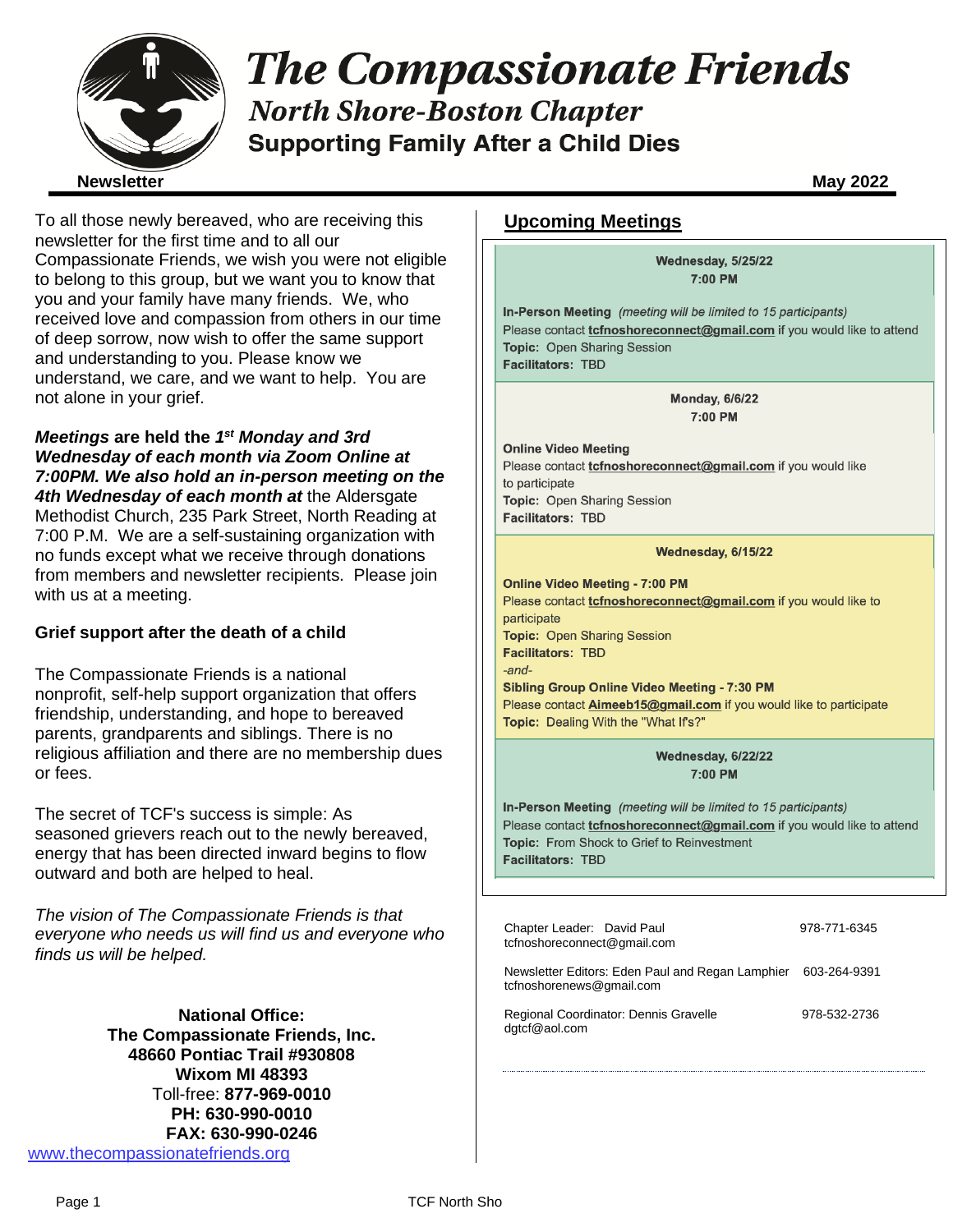**The North Shore-Boston Chapter** website is sponsored this month in loving memory of:

### **GEORGE SILVA**

While your Birthday has come around again, your memories will never die. Always remember that we love you and miss you terribly.

Happy Birthday in Heaven George! Love, Mom, Bob, Gus, Aimee and family.

*-and-*

### **Remembering U.S. Army SPC DAVID MULNO**

On May 6<sup>th</sup> you would have been 33

You'll be gone 10 years come August 12

How the years flew by, but then again Sometimes life stood still Since you've left us, Dave, sometimes life Feels like running….up….a…..hill

Running, running, never there Like one of those awful dreams Where you can't move forward You're just stuck and nothing's what it seems As I wake and the fog starts lifting What's that feeling? What is it that I fear? As consciousness dawns, it all floods back… You're no longer here.

I used to write a poem about you, Dave For High School scholarships each year Each time a different story So others would know you and hear…

Hear how you helped others many times Your heart was big enough for two Like that soldier who didn't end his life He's still here – because of you.

You won't be here on your birthday We'll reminisce about things you've done We still love you and deeply miss you, Our one and only son.

> We love you, Dave. Mom, Dad and Alyssa

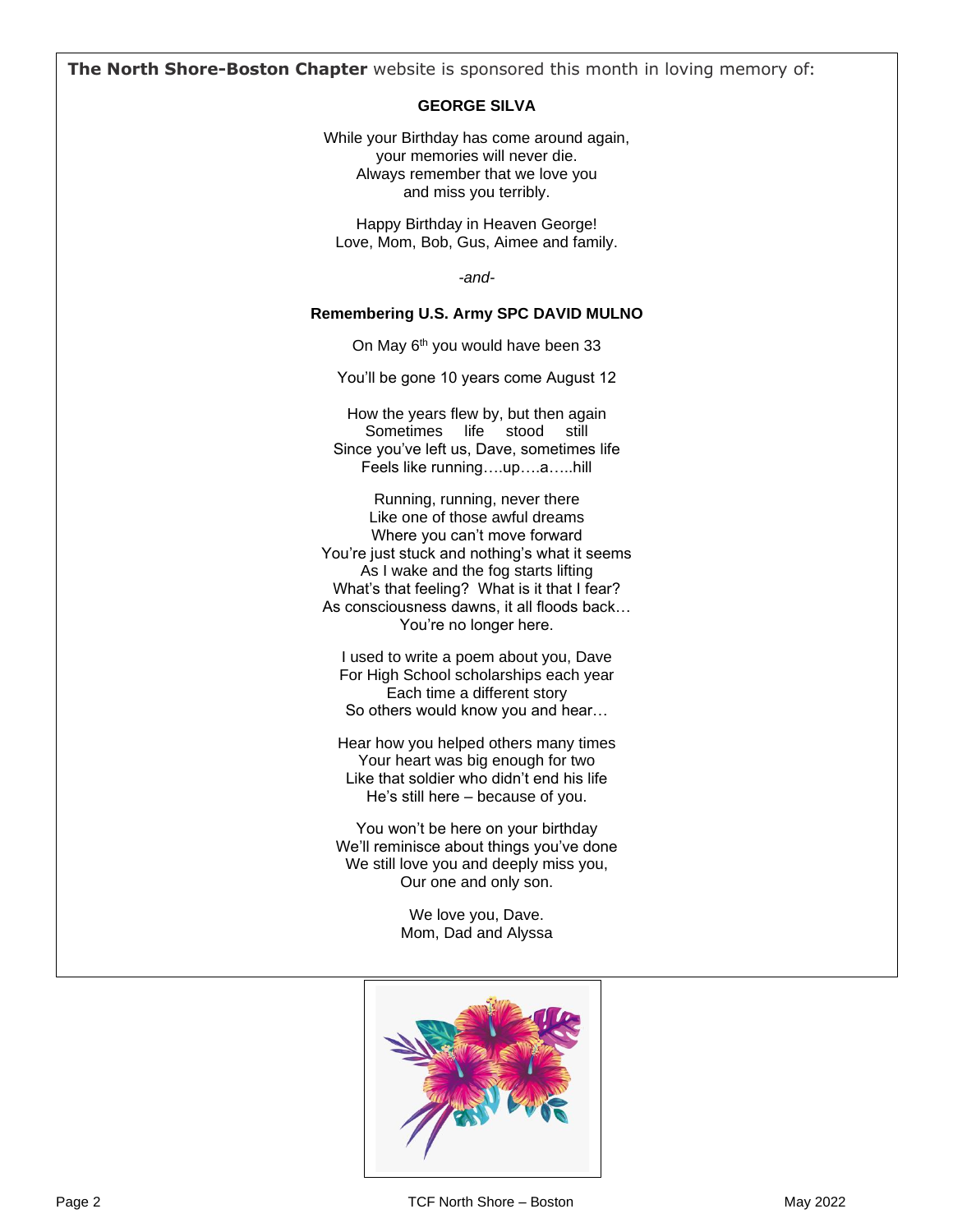## **Catching Butterflies**

| It often hurt to come upon reminders of my son.<br>Tho' often since I lost him<br>I would search around for one. Which always brought                                                                                                                   | <u>l Heard Your Voice in The </u><br><b>Wind Today</b>                                                                                                                                                                                                                                |
|---------------------------------------------------------------------------------------------------------------------------------------------------------------------------------------------------------------------------------------------------------|---------------------------------------------------------------------------------------------------------------------------------------------------------------------------------------------------------------------------------------------------------------------------------------|
| on sadness and the tears that I would shed, faces,<br>all things that I would dread.                                                                                                                                                                    | I Heard Your Voice In The Wind Today - Unknown<br>I heard your voice in the wind today<br>and I turned to see your face;                                                                                                                                                              |
| But then one day I came upon a man who'd lost his<br>son.                                                                                                                                                                                               | The warmth of the wind caressed me<br>as I stood silently in place.                                                                                                                                                                                                                   |
| I found that things I ran from, he wouldn't even shun.<br>and I said I wondered why? He told me that he called<br>them "Catching Butterflies."                                                                                                          | I felt your touch in the sun today<br>as its warmth filled the sky;<br>I closed my eyes for your embrace<br>and my spirit soared high.                                                                                                                                                |
| This view of his intrigued me;<br>I wanted to hear more.<br>And learned that he took all of them<br>and carefully would store,<br>all of the reminders that<br>I chose to push away,<br>he would tuck deep down inside his heart each and<br>every day. | I saw your eyes in the window pane<br>as I watched the falling rain;<br>It seemed as each raindrop fell<br>it quietly said your name.<br>I held you close in my heart today<br>it made me feel complete;<br>You may have diedbut you are not gone<br>you will always be a part of me. |
| Now a name or likeness<br>when catching me off guard, does not upset me as it<br>did<br>and I don't find it hard<br>For now instead I see these times as opportunities<br>To see my son awakened in these new fresh<br>memories.                        | As long as the sun shines<br>the wind blows<br>the rain falls<br>You will live on inside of me forever<br>for that is all my heart knows.                                                                                                                                             |
| were caused by names or                                                                                                                                                                                                                                 |                                                                                                                                                                                                                                                                                       |
| But rather he would treasure                                                                                                                                                                                                                            |                                                                                                                                                                                                                                                                                       |
| Dottie Williams TCF Pittsburgh PA                                                                                                                                                                                                                       |                                                                                                                                                                                                                                                                                       |

## **The bittersweet balm of Father's Day as a bereaved dad, and how you can help By Jayson Greene** (from the Washington Post 6/14/19)

This weekend will be Father's Day. As a bereaved parent, I both dread the day and quietly long for the recognition it brings. I am a father, after all, to one child still here and one who is not, and to receive acknowledgment for that is a balm. It is, of course, a torment of sorts.

For those who have lost children, these holidays can be particularly trying times — their social media feeds will be flooded with picture-perfect representations of families and their children. Many turn their phones off on these days, unable to expose themselves to the drip-feed of other people's happiness. As Mother's Day is for mothers of children who are gone, these holidays often find us succumbing to our darker feelings — simmering anger, envy, self-pity, depression.

Four years ago, my daughter Greta was killed by a falling brick on the Upper West Side. The accident was freakish, a perfect storm of negligence and timing. She had been such a powerful little person, a force to be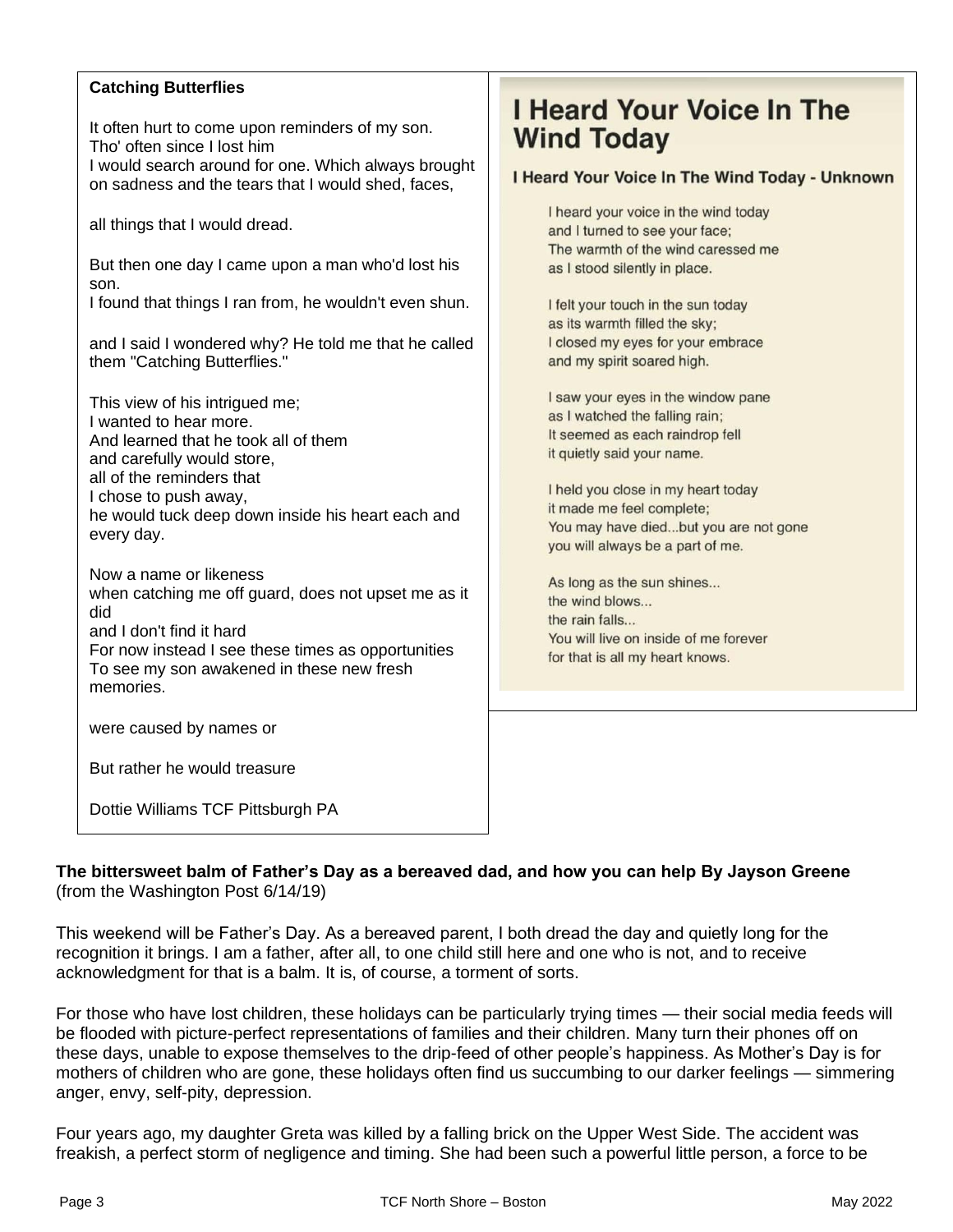reckoned with even at 10 months old. Whether it was putting on socks, walking up stairs, or brushing her teeth — which consisted only of wetting a toothbrush and sucking off the water, over and over, until I gently pried it from the iron grip of her toddler fingers — Greta radiated unconquerable certainty. She was sure of herself, of who "Greta" was, and this world seemed to exist for her benevolent conquest. I still cannot imagine that energy, so happily invincible, being snuffed out so quickly and unceremoniously. It is the part of the loss that still leaves me gasping, years later.

Ever since that freak accident, I have become acutely aware of what it means to feel expelled from the society of parents, one that I felt I had worked so hard to join. In the weeks and months after Greta's death, I felt an awful need to walk up to parents — complete strangers — and inform them that I, too, had once been a parent. I resisted, but the words burned in me as if I had shouted them. Children's laughter, once the happiest sound in the world, became oddly mocking, even cruel, in my ears. I would walk past a young girl, maybe 7 or 8, attempting a barefoot cartwheel in the grass and watch her flop over, laughing, and feel nothing but bitterness. Everywhere I went I saw parents with daughters slightly older than Greta — they were either reminders of what I missed or visions of what I missed out on.

Anyone who has lost a child has a complicated relationship to the notion of "luck," but I am deeply aware that in many respects my wife and I are impossibly fortunate. We have a son, Harrison, born 15 months after his sister died. Therefore, Father's Day is very different for me than it is for other bereaved parents, for whom the choice to have another child is often not even an option. But even for us, it is a balancing act — despite visible evidence, I remain a father of two.

There is an absence in my life that is ever-present, and she is named Greta. On days when other families post selfies of their clamoring children and their quarreling siblings, her absence becomes more vivid to me than ever before.

So what to do, and, most importantly, what to say? I have been asked this question, by too many well-meaning and kind souls to count. What do you say to a friend or loved one suffering from grief over a lost child, particularly on days such as Father's Day? I am no grief expert, so I will quote one: "Above all, grief must be witnessed." These are the words of David Kessler, an

author and public speaker on grief who runs workshops across the country. I was lucky enough to meet David early on in our grief journey, and in following his lead and in meeting many other bereaved parents I have learned some truths.

First of all: No matter the intensity of the pain a grieving parent may feel, the pain of invisibility is worse. When grieving a child, you learn early to live within the vast cognitive dissonance that is your life. You become an expert at distinguishing between kinds of pain. There is good pain, and there is bad pain, and the only good kind of pain comes from acknowledging your child's existence. Do not be afraid to speak the name of a deceased child for fear of causing the parent pain. Their name was given to them in love, it was spoken in love, and to speak it is to strike that joyful note again. There is nothing that parents love to talk about more than their children. That never changes, even when the child is no longer here. The worst and loneliest thing a grieving parent can feel is the suspicion the world has forgotten their child. Speak the child's name; you may bring tears to that parent's eyes, but they will be at least partly of gratitude.

Individual parents grieve in individual ways, of course. Just as with love, each of us has our unique way of expressing ourselves. But while the names we give the feelings inside vary from person to person, the feelings themselves do not, at least not much. Every grieving parent you know is probably a little sadder than usual on Mother's Day, or Father's Day. Or Christmas, Hanukkah, or Halloween. Their wounds feel a little rawer, their grief a little more palpable. Do not be afraid of them, or their grief. Do not worry that you are going to hurt them further by acknowledging them; they are already in pain. Tell them that you see them. Tell them that you love their children.

Perhaps you do not need to wish them a "happy" Father's Day. But perhaps, if you feel moved to do so, you could wish them a peaceful one.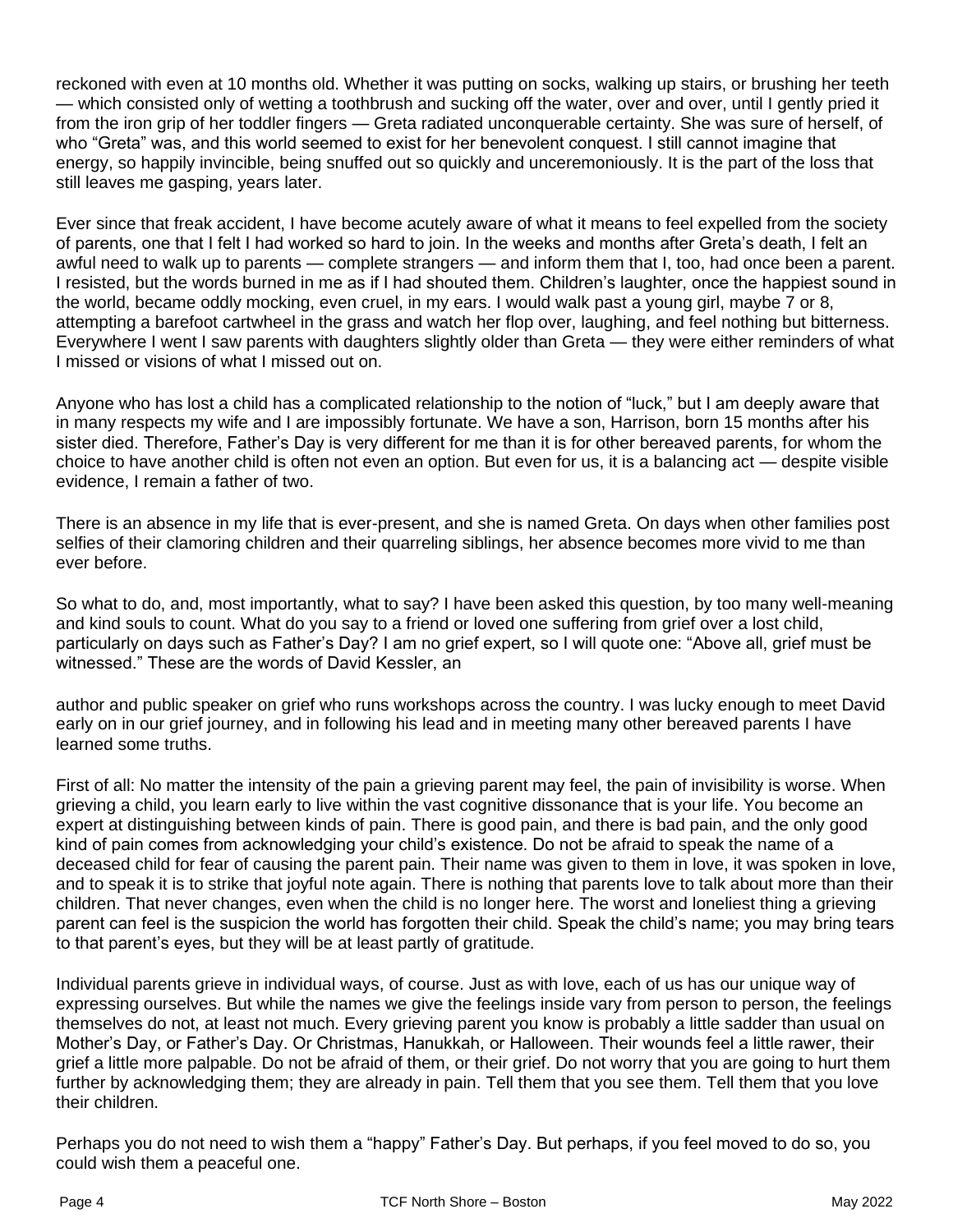## *Our Children Remembered*

**May Birthdays** 

Tyler Weymouth Sibling of Andrew Weymouth Benjamin Clark son of Nancy Wescott George Silva son/stepson of Ester and Bob Boulanger, Sibling of Aimee Gordon Eric Howard Krasker son of Barry and Cheryl Krasker Jennifer Margot Jacob daughter of Claudette Jacob Ryan Liam Teague son of Susan Teague Jennifer Gianocostas daughter of Skip Gianocostas and stepdaughter of Diane Gianocostas Christopher Burke son of Dotty and David Burke Madigan Drummond daughter of David Drummond Corey Noel son of Gary Noel SPC David Mulno son of Cathy and Harry Mulno Kara Lynne Irving daughter of Jean and Jerry Irving Patrick Barry son of Joanne Barry Olivia Mary Marchand daughter of Jody Marchand Jaxton Donais nephew of Kayla Welch Amber Zapatka Daughter of Lise and Ed Zapatka Sarah Nicoll Boyle daughter of Jackie and Mark Nicoll Bobby Moore son of Jeff Moore Eric Joshua Smith son of Stacey and Bill Smith Courtney Marie Corning daughter of Ginny & Jack Corning Steven Kaminski son of Joanne Kaminski Daniel Esposito son of Julie and Joseph Esposito Kenneth Barclay son of Rachel and Philip Barclay Joseph Blasetti son of Donna Blasetti

#### 新设 新读 **May Angel Dates**

Deacon Winslow Harris son of Debra Glabeau Eric Joshua Smith son of Stacey and Bill Smith Jason Michael Sobanek Son of Karen Cioffi Conor Bates son of Eileen Bates Wendy Kagan Snyder daughter of Billie and Sumner Kagan Sheryl Lynn Becker daughter of Millie & Jerry Becker Tritan James Rice son of Brian Rice Nicole Hufnagle daughter of Janet and Gary Hufnagle Julian Cayer son of Matt & Lauren Cayer Alyssa Lynne Nanopoulos daughter of Andrew & Nancy Nanopoulos Maxwell O'Hanlon son of Brady and Kim O'Hanlon Brittany Lynn McCauley Daughter of Nancy and Patrick McCauley Shane Patrick Murphy son of Karen and Kevin Murphy Donald Tottingham son of Mal and Bobbie Tottingham Robert Maloney Son of Donna and Robert Maloney Dakota Thomas son of Jeanne Mace & brother of Lauren Steeves Todd MacDonald son of John and Janet MacDonald Sean Michael Reynolds son of LouAnne Reynolds Xavier Salaman son of Susan Salaman Edward Michael Hedrington son of Jo Hedrington Sam Cioffi son of Doug Cioffi Michael Gannon Sibling of Alice and Gil Costa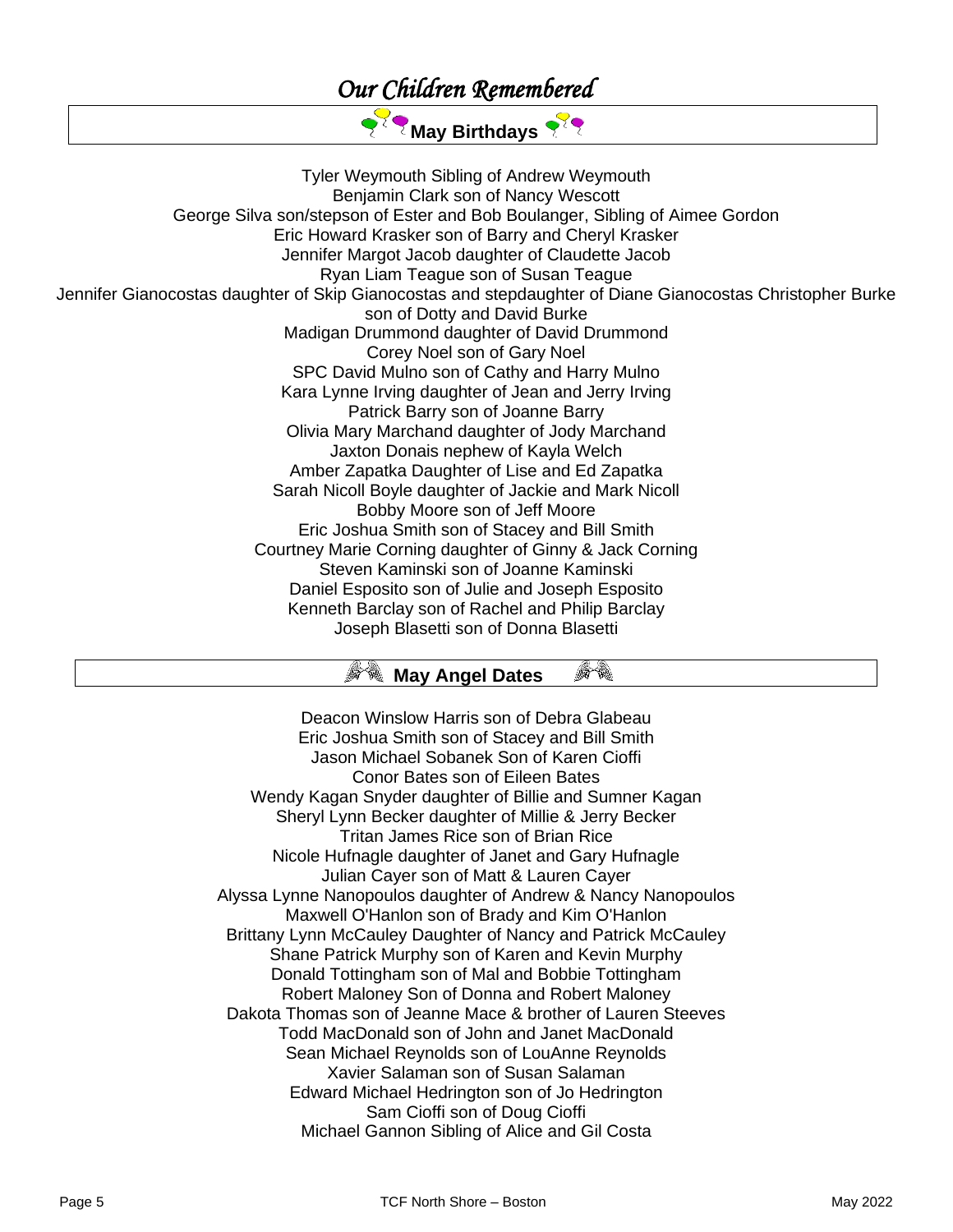As a regular feature, the newsletter is used to acknowledge the Birthdays and Anniversaries of the death of our children/siblings at the request of parents/siblings. Permission must be given for us to print your child's name. For privacy reasons we do not print dates. You only need to give permission once and we will keep it on record.

Childs Name: \_\_\_\_\_\_\_\_\_\_\_\_\_\_\_\_\_\_\_\_\_\_\_\_\_\_\_\_\_ Birth Date: \_\_\_\_\_\_\_\_\_ Angel Date:\_\_\_\_\_\_\_\_\_\_

Parents:

**Send to**: David Paul 48 Castle View Dr, Gloucester, MA 01930

**Note:** If your child's information is missing or not correct please send the correct data to be posted in the next edition to: [tcfnoshorenews@gmail.com](mailto:tcfnoshorenews@gmail.com)

|                  | Our telephone friends are here to help you if you feel the need to connect<br>with someone outside of our usual meeting night. We are not<br>professionals – we are all bereaved parents seeking to find a way<br>through our grief.<br>Please be considerate in the timing of your calls to these volunteers. |              |
|------------------|----------------------------------------------------------------------------------------------------------------------------------------------------------------------------------------------------------------------------------------------------------------------------------------------------------------|--------------|
| <b>Beverly</b>   | Carmen Pope, son, 3 days, anencephaly; son, 11, boating accident                                                                                                                                                                                                                                               | 978-998-4087 |
| <b>Billerica</b> | Jeff Moore, son, 17, moped accident                                                                                                                                                                                                                                                                            | 978-663-8539 |
| Gloucester       | Melinda & David Paul, daughter, 20, sudden cardiac arrest                                                                                                                                                                                                                                                      | 978-771-6345 |
| Haverhill        | Crystal Chambers, sibling, 28, cause unknown                                                                                                                                                                                                                                                                   | 508-523-2810 |
| North Andover    | Catherine Olson, daughter, 27, pedestrian accident                                                                                                                                                                                                                                                             | 978-681-8341 |
| Salem, NH        | Regan Burke, son, 8, pneumonia/cardiac arrest                                                                                                                                                                                                                                                                  | 603-264-9391 |
| Winchester       | Reenie McCormack, son, 20, drowning                                                                                                                                                                                                                                                                            | 781-729-1878 |
| Woburn           | Nancy Whipple, son, 22 months, cancer                                                                                                                                                                                                                                                                          | 781-938-5840 |

## TCF Spring Event 2022 - *A Garden for our Children*

On May  $14<sup>th</sup>$  we held our annual Spring Event – A Garden for Our Children. It was a beautiful day and was attended by about 35 of our members and their families. If you come by the Aldersgate Methodist Church in North Reading you will see the flower garden next to the main entrance. Much thanks to Tim Glendinning and Sandy Kiriakos for all their great work in organizing the event and thank you to all that were able to attend.

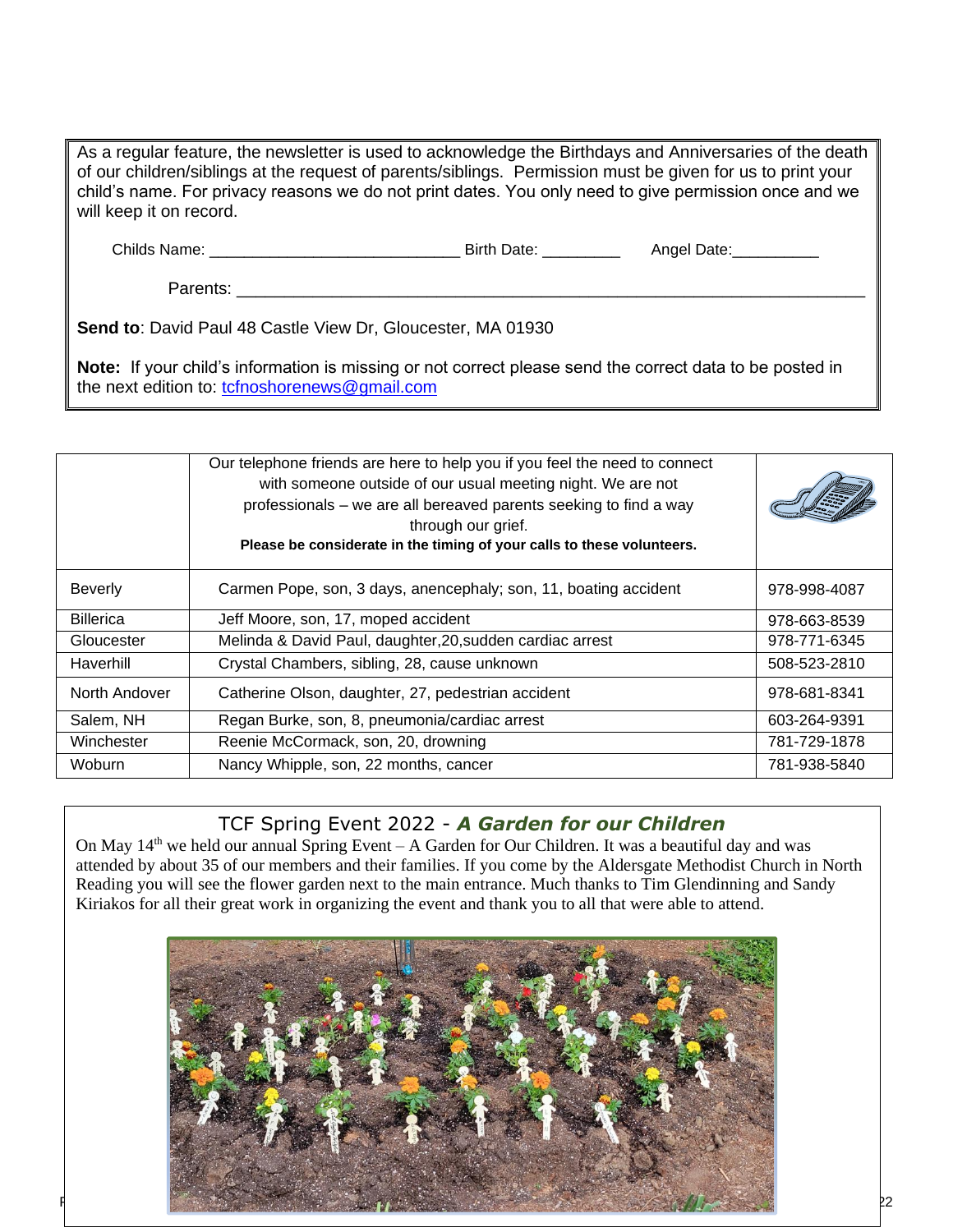

## **Love Notes**





*This section is reserved for personal messages in memory of our children, grandchildren, and siblings. Donations received help to cover the operating costs of the chapter; monthly meetings, refreshments, newsletter mailing, etc. While not expected, any donations are always appreciated.*

## *Thank you to all who continue to leave donations in the box at every meeting*

Love Notes are a way to share a message in memory of your child/grandchild/sibling. Donations received with Love notes help with the cost of publication of this newsletter.

Please send your Love Notes with donation by mail to

**Bob Boulanger, 42 Chatham Rd. Billerica, MA 01821**, or give them to the leader at the monthly meetings. Please use the form below to assure notes are posted exactly as you want them. Love Notes for the next newsletter must be received by the **15th of the previous month.** 

Love Gifts for future dates may be sent at any time; month to be published: **we are not** 

**Love Gift from \_\_\_\_\_\_\_\_\_\_\_\_\_\_\_\_\_\_\_\_\_\_\_\_\_\_\_\_\_\_\_ In memory of \_\_\_\_\_\_\_\_\_\_\_\_\_\_\_\_\_\_\_\_\_\_\_\_\_\_\_\_\_\_\_\_\_\_\_\_\_\_\_\_\_\_**

 **\_\_\_\_\_\_\_\_\_\_\_\_\_\_\_\_\_\_\_\_\_\_\_\_\_\_\_\_\_\_\_\_\_\_\_\_\_\_\_\_\_\_\_\_\_\_\_\_\_\_\_\_\_\_\_\_\_\_\_\_\_\_\_\_\_\_\_\_\_\_\_\_\_\_\_\_\_\_\_\_\_\_\_\_\_\_\_\_\_\_**

**Message: \_\_\_\_\_\_\_\_\_\_\_\_\_\_\_\_\_\_\_\_\_\_\_\_\_\_\_\_\_\_\_\_\_\_\_\_\_\_\_\_\_\_\_\_\_\_\_\_\_\_\_\_\_\_\_\_\_\_\_\_\_\_\_\_\_\_\_\_\_\_\_\_\_\_\_\_\_\_\_\_\_\_\_\_\_\_\_\_\_**